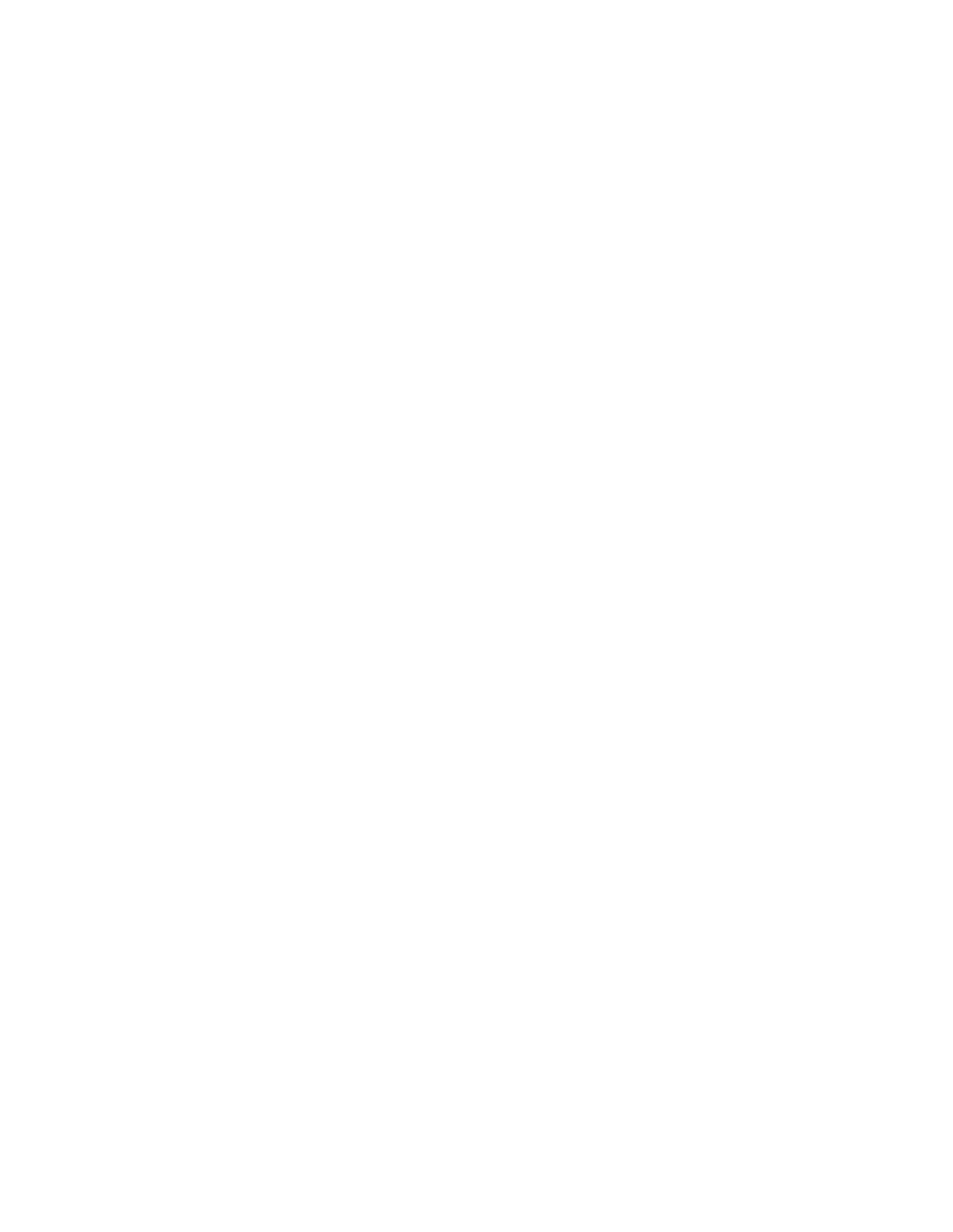# **Pension Review Commission**

### **Committee Charge**

Pursuant to Section 24-51.1-101, C.R.S., the Pension Review Commission is responsible for studying and developing proposed legislation for two pension systems in Colorado: the Fire and Police Pension Association (FPPA) and the Public Employees' Retirement Association (PERA). The law directs the commission to study, review, and propose legislation related to the following subjects including, but not limited to:

- normal retirement age;
- payment of benefits prior to normal retirement age;
- service requirements for eligibility;
- rate of accrual of benefits;
- disability benefits;
- survivors' benefits;
- vesting of benefits;
- employee and employer contributions;
- post-retirement increases;
- creation of an administration board;
- creation of a consolidated statewide system;
- coordination of benefits with other programs; and
- state laws related to each pension system.

# **Committee Activities**

The committee held two meetings during the 2019 interim. Presentations were made by the FPPA and PERA. Both entities provided an overview of their pension's mission and governance structure, as well as an update on current funded status, investments, membership, and other relevant issues.

### **Committee Recommendations**

As a result of committee discussion and deliberation, the Pension Review Commission recommends the following bill for consideration in the 2020 legislative session.

*Bill A – Modify Pension Plans Administered by FPPA.* The bill modifies various pension plans administered by FPPA and requires the General Assembly to make a lump-sum payment to the Statewide Death and Disability Plan (SWD&D plan) in order to fund the unfunded liabilities for members hired before January 1, 1997. The bill increases member and employer contributions to the SWD&D plan and increases the employer contribution rate to the Statewide Defined Benefit (SWDB) plan.